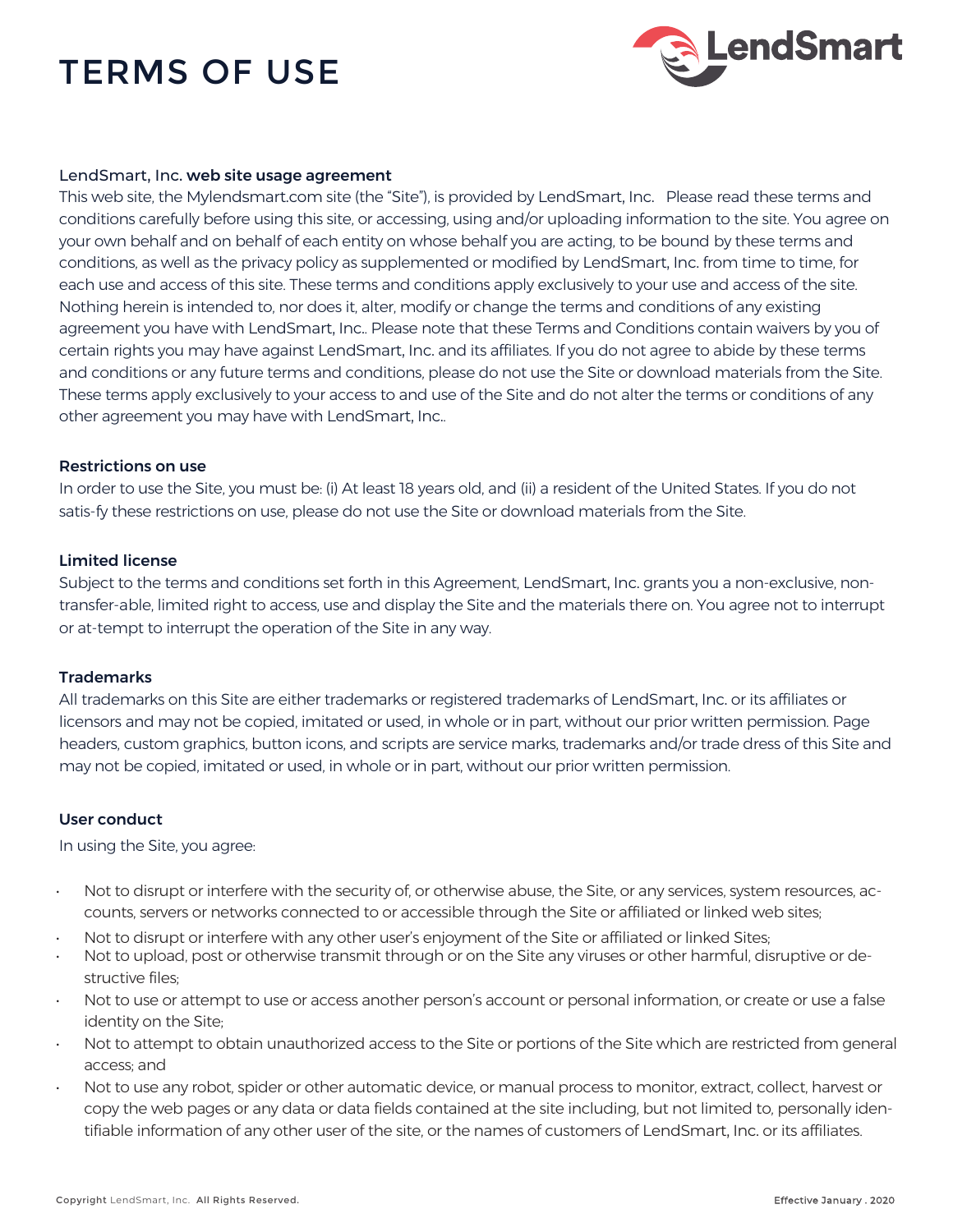LendSmart, Inc. may make changes to the site, the materials and the products, programs, services or prices (if any) de-scribed in the site at any time without notice.

LendSmart, Inc. does not make any warranty that your use of this site or the materials will be uninterrupted, timely, secure, or error free, or that defects, if any, will be corrected. LendSmart, Inc. assumes no responsibility for any damages that may be suffered by you, including, but not limited to, losses from delays, nondeliveries of content or any communications, errors, system down time, misdeliveries or miscommunications, network or system outages, file corruption, or service interruptions cause by the negligence of LendSmart, Inc., its affiliates, its licensors, or your own errors and/or omissions. The site, the information and materials on the site, and any software made available on the site, are provided "as is" with-out any representaion or warranty, express or implied, of any kind, including, but not limited to, warranties of mer-chantability, noninfringement, or fitness for any particular purpose. Some jurisdictions do not allow for the exclusion of implied warranties, so the above exclusions may not apply to you

## Third-party sites

As a convenience to you, LendSmart, Inc. may provide, on the Site, links to web sites operated by third parties. LendSmart, Inc. hereby disclaims liability for any information, materials, products or services posted or offered at any of the third party web sites linked to this site. If you use these sites, you will leave the Site. If you decide to visit any linked site, you do so at your own risk and it is your responsibility to take all protective measures to guard against viruses or other de-structive elements. LendSmart, Inc. makes no warranty or representation regarding, and does not endorse, any linked web sites or the information appearing thereon or any of the products or services described thereon. Any such site may contain material, data or information provided, posted or offered by third parties, including but not limited to adver-tisements and postings in online community discussions. You agree that neither LendSmart, Inc. nor its affiliates, business partners or service providers shall have any liability whatsoever to you for any such third party material, data or infor-mation. Links from Other Web Sites. All links to this Site must be approved in writing by LendSmart, Inc..

## Information provided by you

Challenge does not want you to, and you should not, send any confidential or proprietary information to LendSmart, Inc. via the Site, except for certain information requested in connection with customer service. You further recognize that LendSmart, Inc. does not want you to, and you warrant that you shall not, provide any information or materials to Chal-lenge that are defamatory, threatening, obscene, harassing, or otherwise unlawful, or that incorporates the propri-etary material of another.

## Payments

All payments made through this Site are final at time the payment is submitted. LendSmart, Inc. does not provide re-funds. For questions about payments please contact 1-877-591-2792

## Limitation of damages

In no event shall LendSmart, Inc. or any of its respective affiliates or subsidiaries be liable to any entity for any direct, indi-rect, special, consequential or other damages including, without limitation, any lost profits, business interruption, loss of information or programs or other data on your information handling system that are the site or any linked website, even if LendSmart, Inc. is expressly advised of the possiblitity of such damages. In no event shall the aggregate liability of LendSmart, Inc., its affiliates, and their respective directors, officers, employees and agents, exceed one hundred dollars (\$100), regardless of the cause of action, whether in contract, tort or otherwise. The negation of damages set forth above are fundamental elements of the basis of the bargain between LendSmart, Inc. and you. This service and the ma-terials would not be provided without such limitations. The limitations of liability and disclaimers herein contained apply regardless of the form of action, whether in contract, warranty, strict liability, negligence or other tort and shall survive the termination of your use or access to the site, a fundamental breach or breaches, or the failure of the es-sential purpose of contract or the failure of an exclusive remedy.